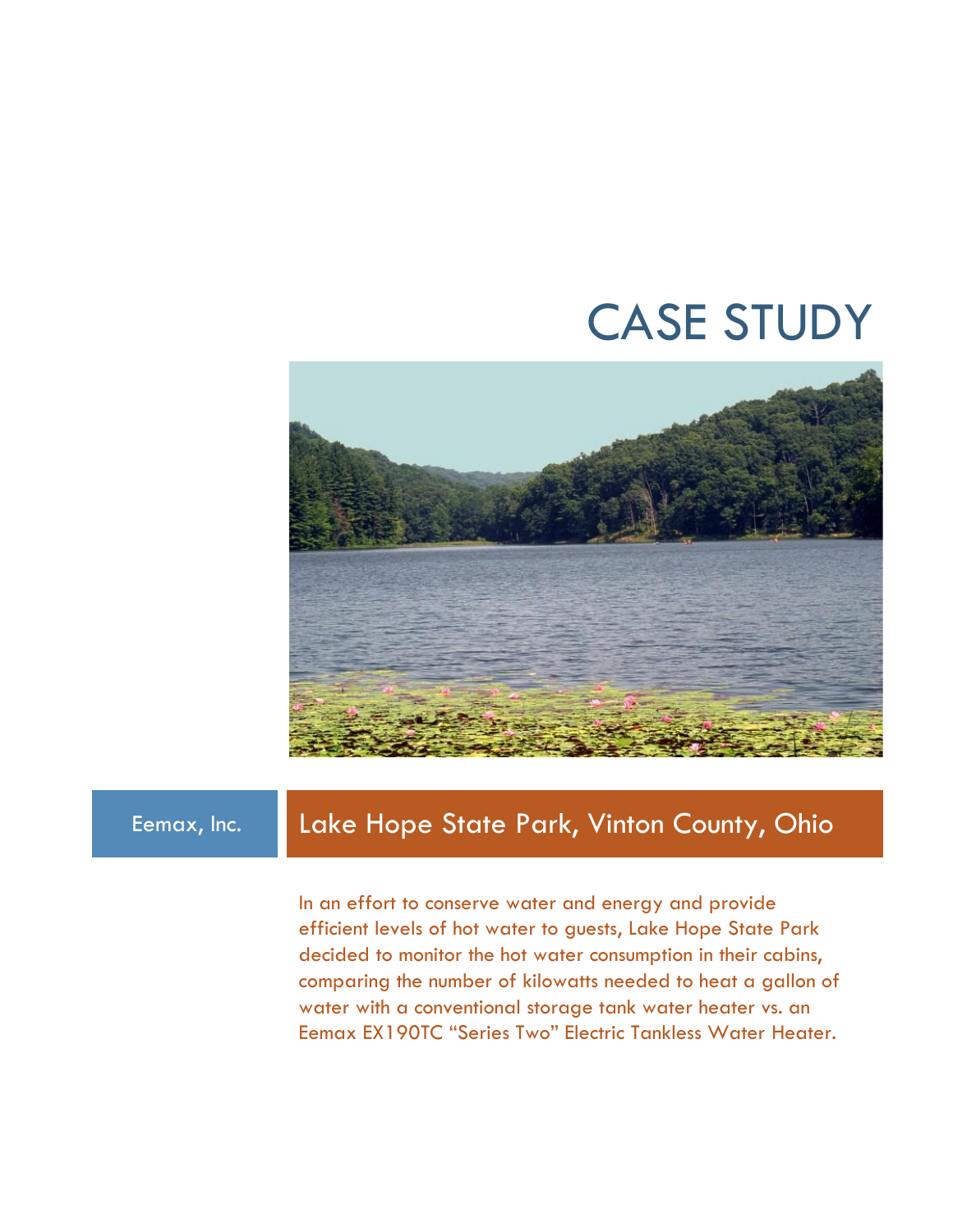# Case Study **Lake Hope State Park, Vinton County, Ohio**

### CUSTOMER PROFILE



Lake Hope State Park a natural paradise lies within 26,000-acres of the Zaleski State Forest in Southeast Ohio. Lake Hope has 69 cottages that are rented out year round with most rentals occurring in the spring, summer, and fall.

#### **SITUATION**

Lake Hope State Park conducted in-house guest surveys in which guests stated that they run out of hot water frequently. Darryl Trigg, Park Engineer, contributed to this case study in conjunction with Southeastern Ohio Power for Rod Garey, Park Manager, Lake Hope State Park. In order to obtain accurate information, Lake Hope installed water and electric meters in each cabin to monitor hot water consumption. They were able to obtain accurate measurements of the number of kilowatts needed to heat a gallon of water with a storage tank water heater vs. an Eemax Electric Tankless Water Heater.

# RESULTS

At Lake Hope State Park a test was conducted comparing two cottages – one with a conventional tank water heater and one with an Eemax EX190TC Series Two Electric Tankless Water Heater. Here are the results:

Lake Hope has 69 cottages. Each one is rented an average of 182 nights per year, which means for all 69 cabins, the average occupancy is 12,558 nights rented per year. Multiply that by 25 which is the average amount of gallons of hot water used per cabin per night, and you have the total number of gallons used in one year.

Here is a breakdown of calculations:

 $12,558 \times 25 = 313,950$  gallons of hot water per year

313,950 x .032 = \$10,046.40 (cost per year with a conventional tank-style water heater)

313,950 x .023 = \$7,220.85 (cost per year with an Electric Tankless Water Heater)

**\$10,046.40** (cost per year for Tank system)

**Cottage #42 Cottage #44 Heater Type** Tank Tankless **Kilowatts Used** 688 408 **Gallons of water** 2370 2470 **Cost per Gallon** .032\* .023\* **\***As calculated by Southeastern Ohio Power

**- \$7,220.85** (cost per year for tankless system)

**\$2,825.55** SAVED PER YEAR WITH EEMAX EX190TC SERIES TWO TANKLESS HEATER